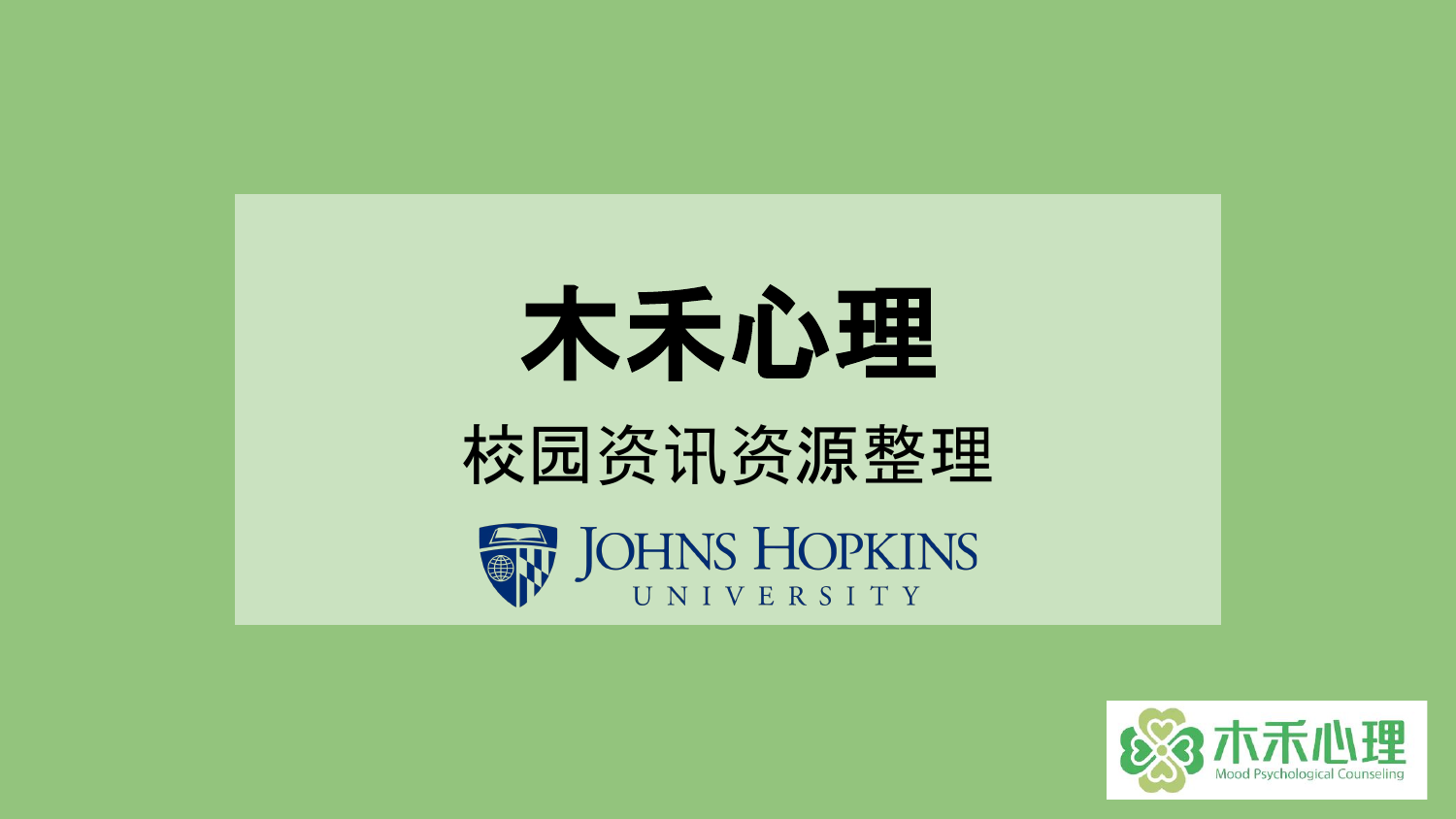# 资源整理使用须知及转载说明

本资源整理由木禾心理咨询部进行整理及部分翻译。信息来源为学校咨询中心网站。资源内的电 话,地址,链接以及活动详情内容请以学校官网为最终标准。

木禾心理旨在为华人留学生提供更方便的心理健康 资源。禁止对本资源整理进行二次修改及上 传。如需转载本资源整理,请注明出处。谢谢!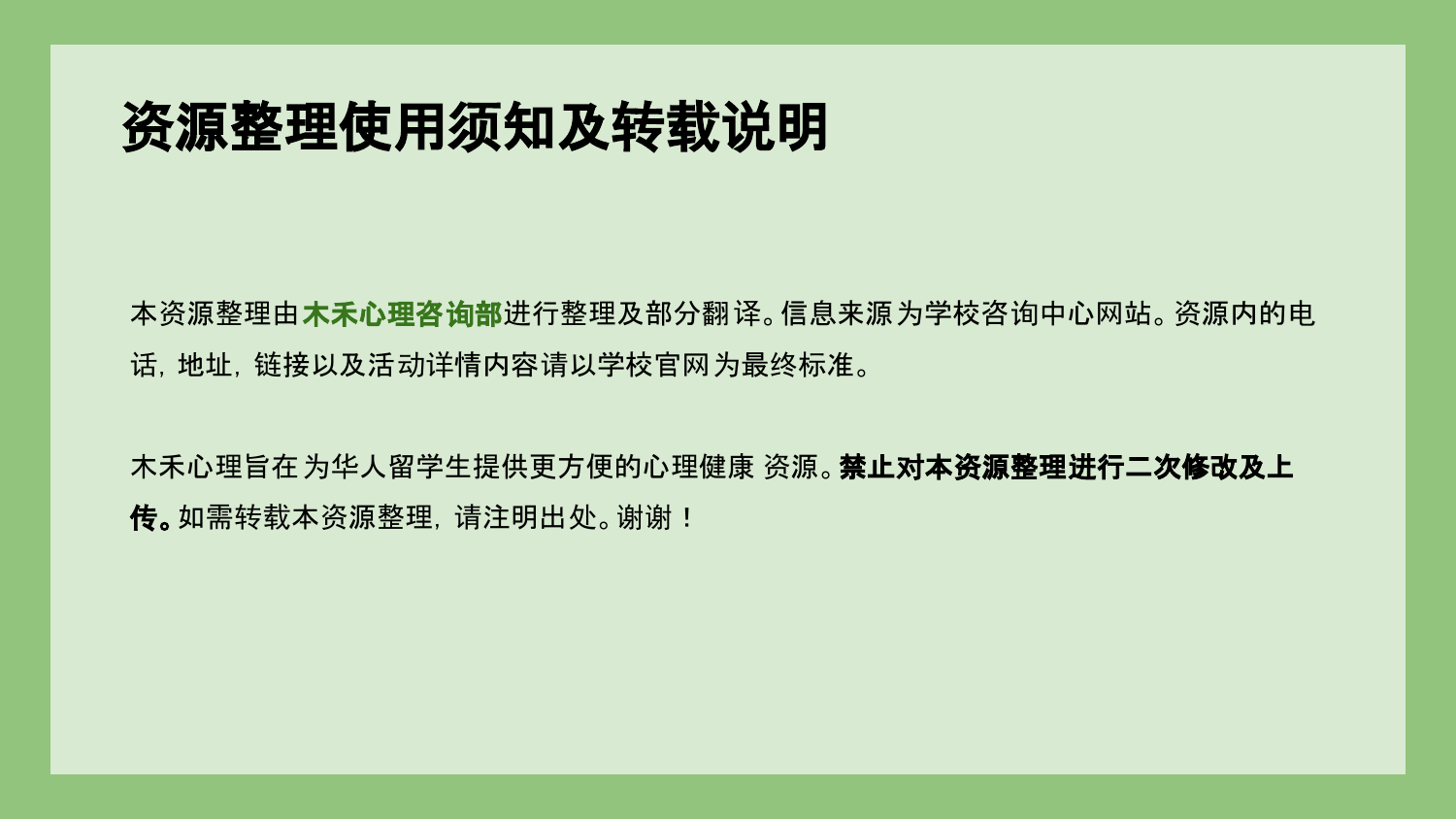# <span id="page-2-0"></span>目录

- [简](#page-3-0)介
- 联[系方式](#page-4-0)
- [Eligible Schools & Programs](#page-5-0)
- 资[源介](#page-15-0)绍
	- o [Self-help](#page-15-0) 自助
	- o 疫情期间[的自我情](#page-15-0)绪管理
	- o [SilverCloud](#page-15-0)
	- [Self-assessment](#page-16-0) 自我评估
	- [其他](#page-17-0)资源

## ● [服](#page-6-0)务介绍

- o [Remote Drop-In Hours](#page-7-0)
- [Mental Health Workshops](#page-8-0)
- o [Group Therapy](#page-9-0)
- o [Brief Goal-Focused Individual Therapy](#page-10-0)
- [Psychiatric Evaluations and Medication](#page-11-0) **[Management](#page-11-0)**
- [Referral Assistance](#page-12-0)
- [Crisis and Emergency Services](#page-13-0)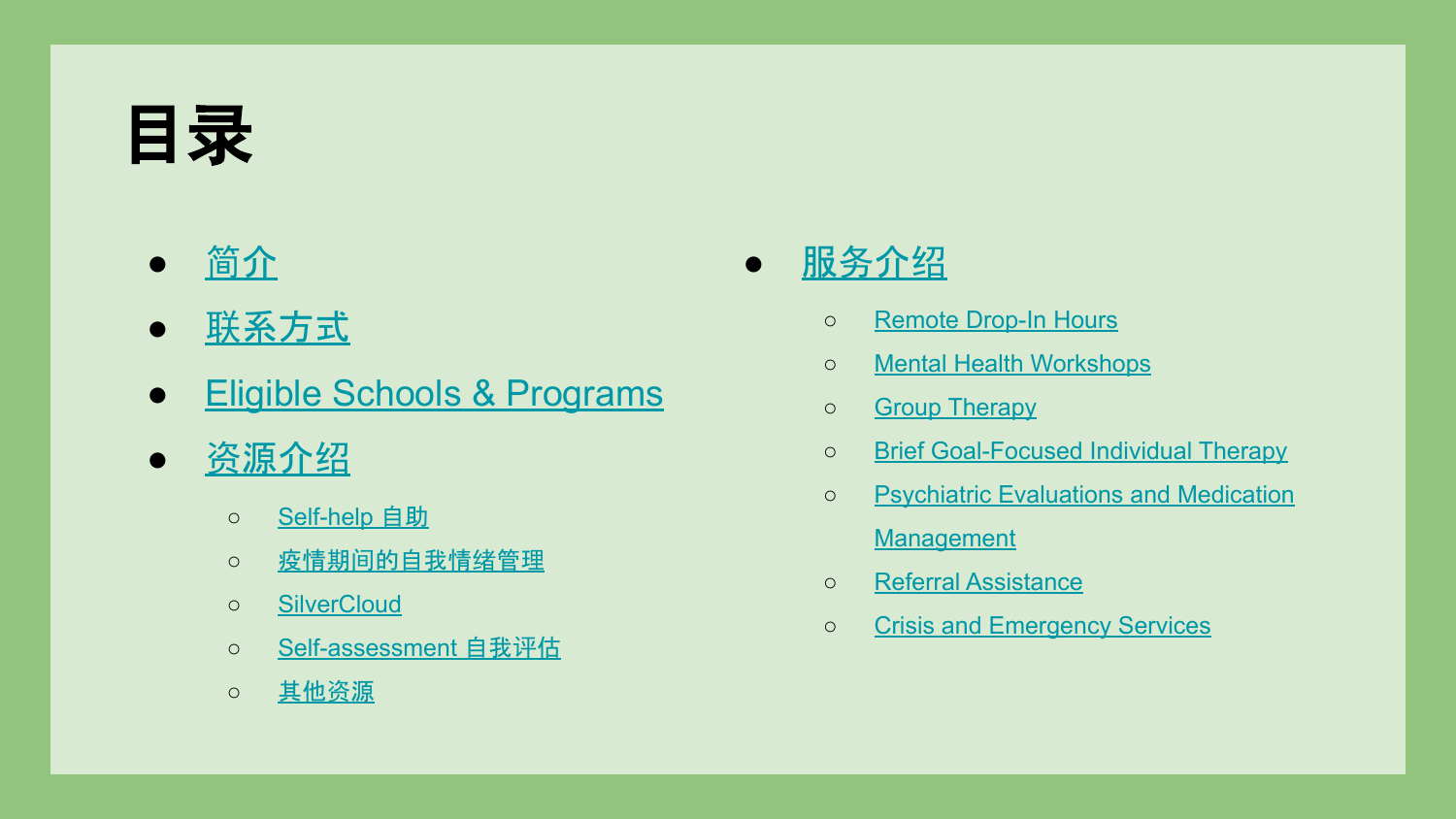<span id="page-3-0"></span>

咨询中心名称:Homewood Student Affairs Counseling Center

### 咨询中心介绍:

- Our mission is to facilitate the personal growth and development of students. Our services are designed to enhance the **personal and interpersonal development** of students and to maximize their potential to benefit from the academic environment and experience.

校园资讯中心官方网站: <https://studentaffairs.jhu.edu/counselingcenter/>

收费:No cost for services.

**Covid information:** 所有服务都改为远程线上。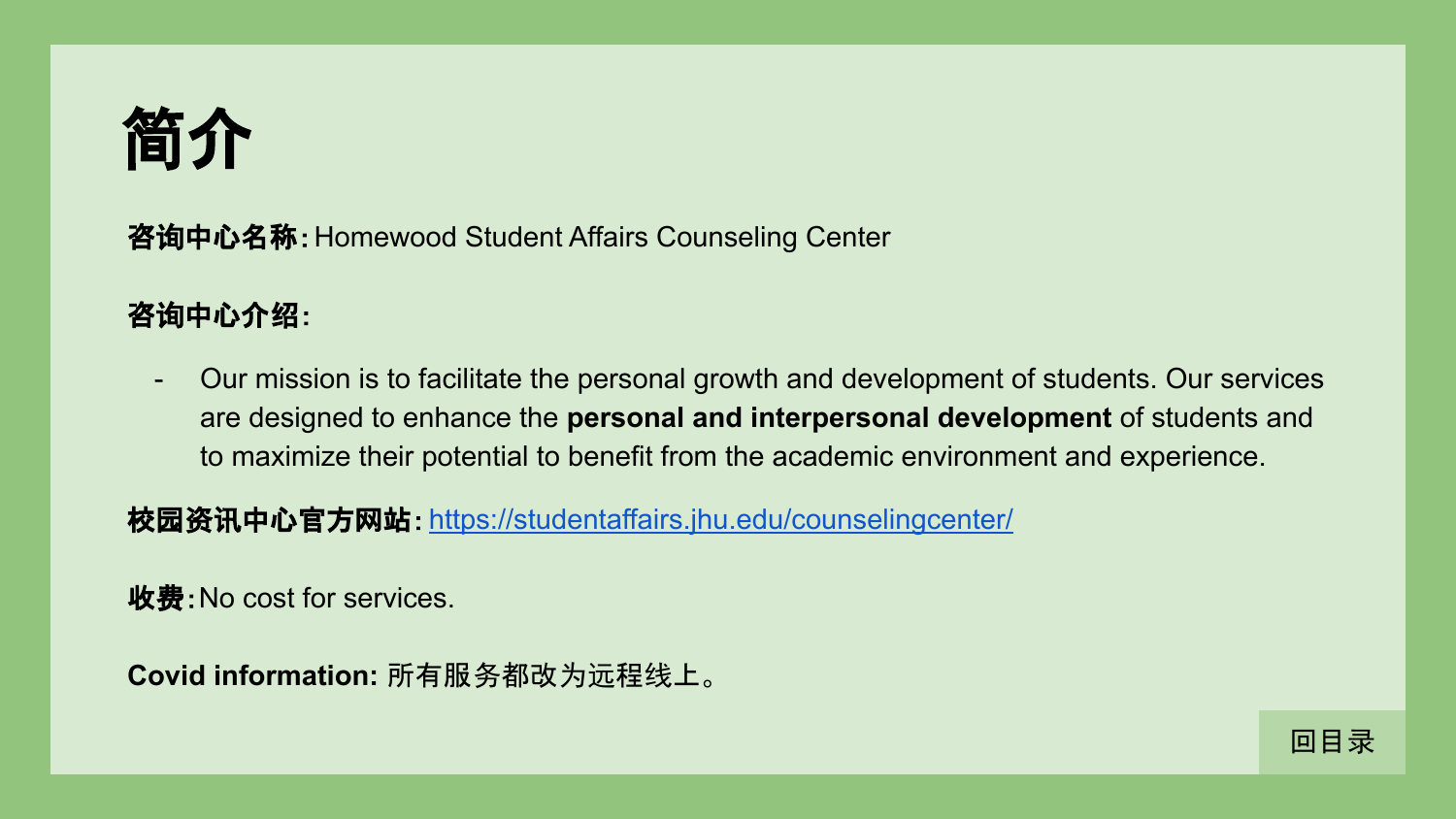<span id="page-4-0"></span>

- **- Phone:** 410-516-8278
	- 如果在工作时间外打电话,请拨打410-516-8278后按1,联系on-call counselor。 (24/7)
- **- Hours:** 
	- Monday: 8:30am 5pm
	- Tuesday: 8:30am 5pm
	- Wednesday: 8:30am 5pm
	- Thursday: 8:30am 5pm
	- Friday: 8:30am 5pm
- **- Location:** 
	- 3003 N Charles St, Homewood Apartments, Suite S-200, Baltimore, MD 21218

[回目](#page-2-0)录

- 从South Entrance进入,人行道旁有指示牌。
- 需要用你的J-Card刷卡进入楼内。
- Counseling center在二楼(电梯2F)。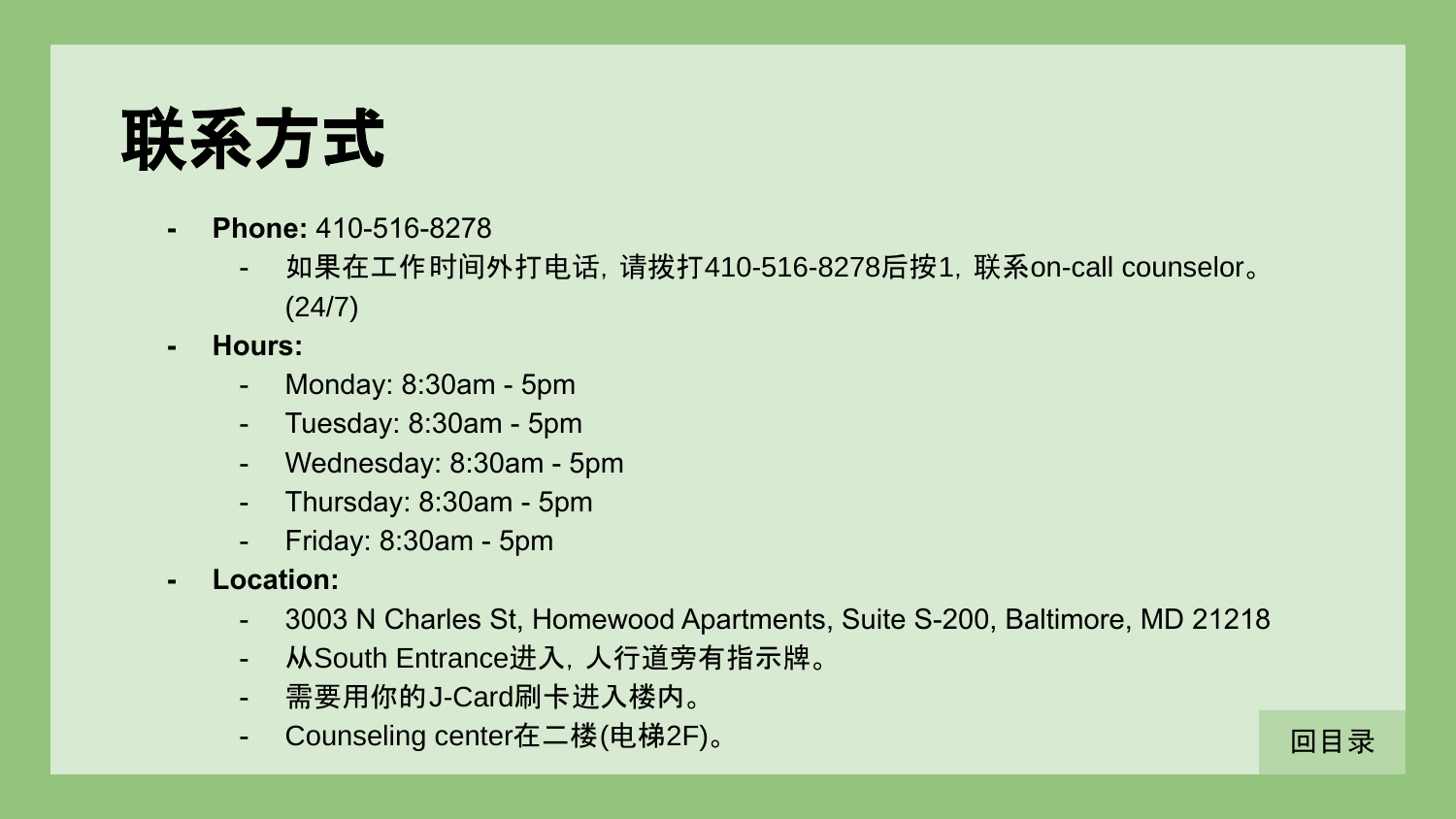## <span id="page-5-0"></span>**Eligible Schools & Programs:**

| School/Program                      | <b>Who's Eligible?</b>                                                                         |
|-------------------------------------|------------------------------------------------------------------------------------------------|
| Krieger School of Arts and Sciences | Undergraduate and graduate students currently<br>enrolled in full-time programs                |
| Whiting School of Engineering       | Undergraduate and graduate students currently<br>enrolled in full-time programs                |
| <b>Peabody Conservatory</b>         | All students of the Peabody Conservatory (Students<br>at Peabody Preparatory are not eligible) |
| Post-Baccalaureate Pre-Med          | All students enrolled in the program                                                           |

\* 详情请点击链接,网站列出了Counseling Center不服务的群体 :<https://studentaffairs.jhu.edu/counselingcenter/about-us/eligibility-for-services/> Dental Council Council Counseling entant and the services of the services of the services of the services of the services of the services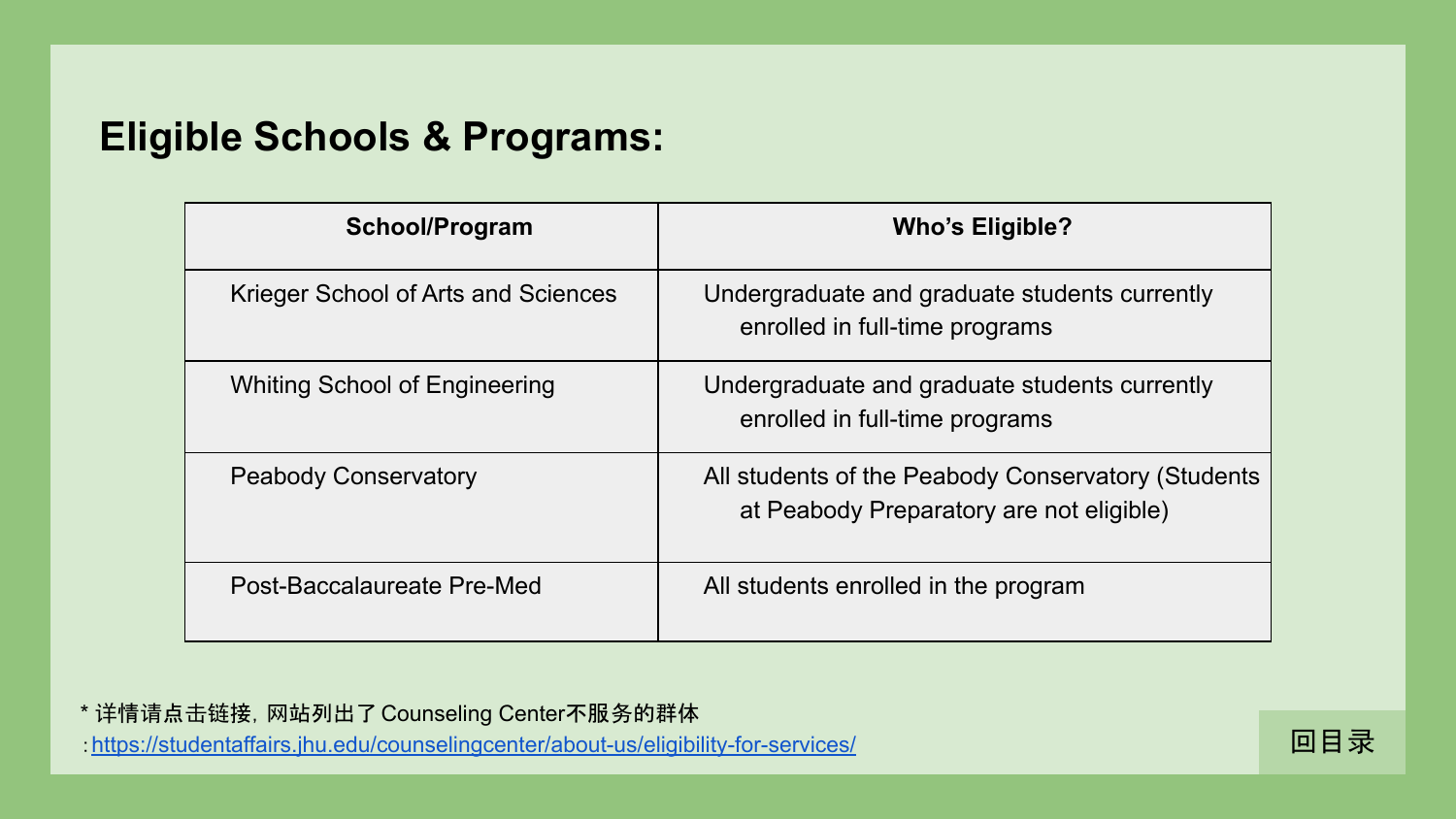<span id="page-6-0"></span>

### 如果你是第一次到咨询中心的新同学:

- 必须先进行Remote Drop-In Hours (详情见下文)。

### 如果你之前已经使用过咨询中心的服务:

- 可以直接打电话预约,也可以通过Remote Drop-In Hours。
- 如果你需要换一位咨询师, 可以打电话预约, 讨论更适合你的服务。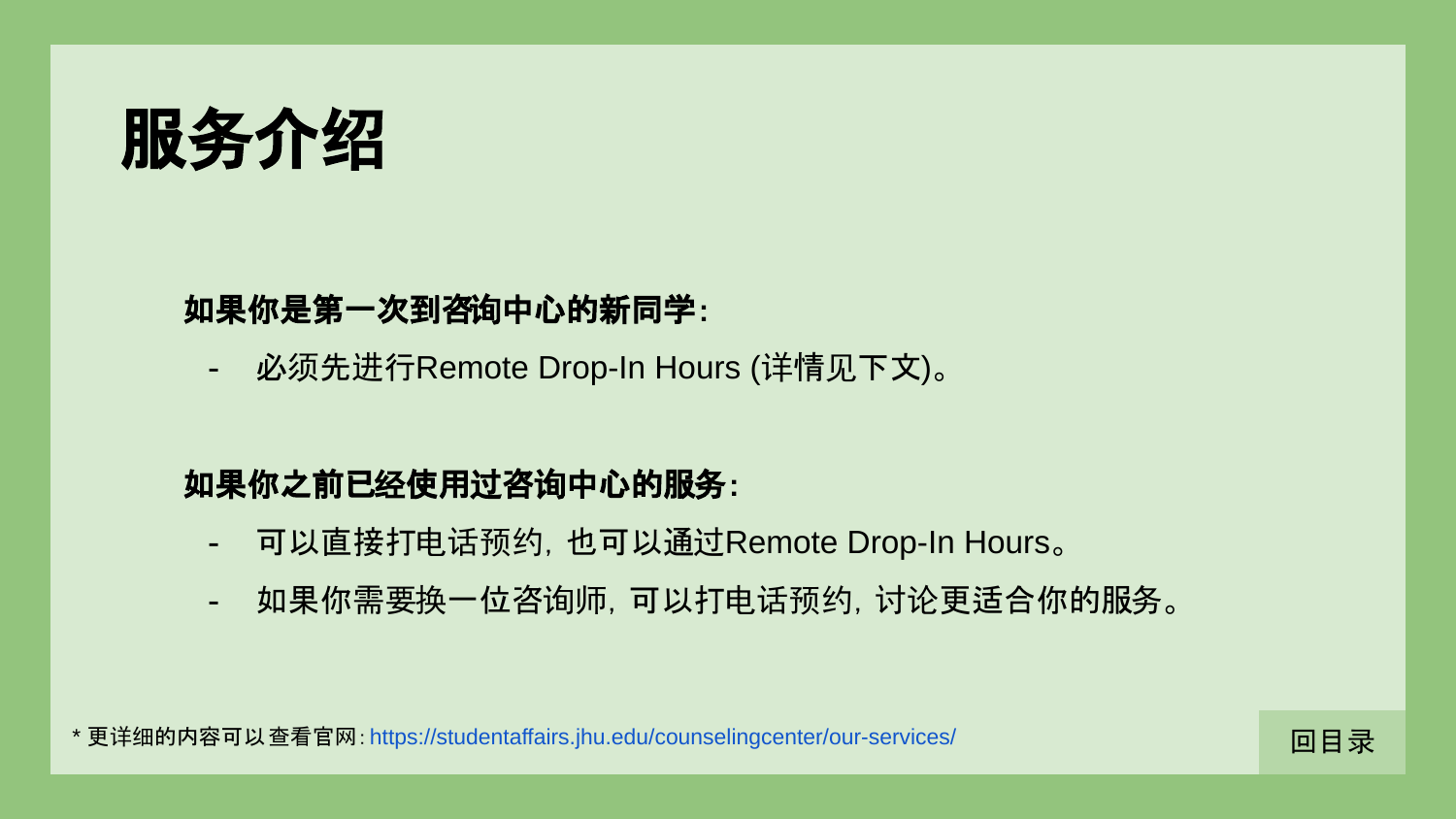## <span id="page-7-0"></span>服务介绍 **-** Remote Drop-In Hours

- **- Brief consultation** with a counselor to receive support, discuss concerns, and develop a plan to reach goals
- 给Counseling center打电话并留言,一小时内会收到回复,然后需要花 1-2小时完 成paper work(包括basic demographic info, concerns, history)。接下来, 和一位咨 询师一起通过电话讨论咨询计划。
- \*Available most weekdays
- \*Summer Remote Drop-In Hours
	- Mondays, Tuesdays, Thursday, Fridays: 9-11am, 1-3:30pm
	- Wednesday: **Crisis only**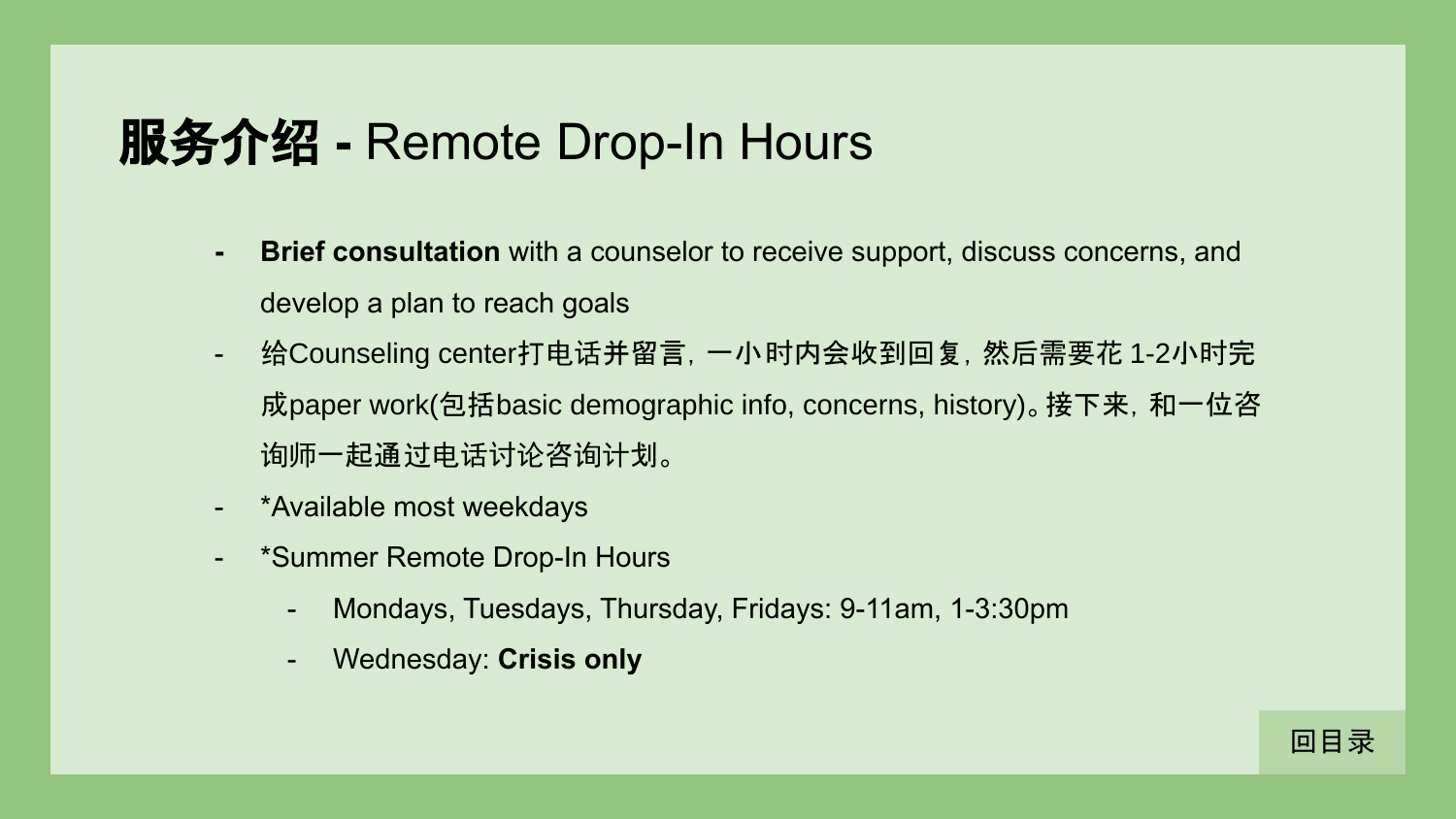# <span id="page-8-0"></span>服务介绍 **-** Mental Health Workshops

- \*Homewood和Peabody的学生可免费参加
- \*通过Zoom举行
- \*Sign-up:<https://studentaffairs.jhu.edu/counselingcenter/our-services/outreach-workshops-programs/>
- Workshops包括:
	- Mindful Living Workshop
	- The Anxiety & Stress Management Skills Workshop
	- Living Your Best Life Workshops
	- Friday International Coffee Break
	- Mindful Yoga
	- Wellness Workshops
	- Understanding Procrastination
- 需要request的项目:
	- Outreach Program
	- QPR Suicide Prevention Training Device Device Device Device Device Device Device Device Device De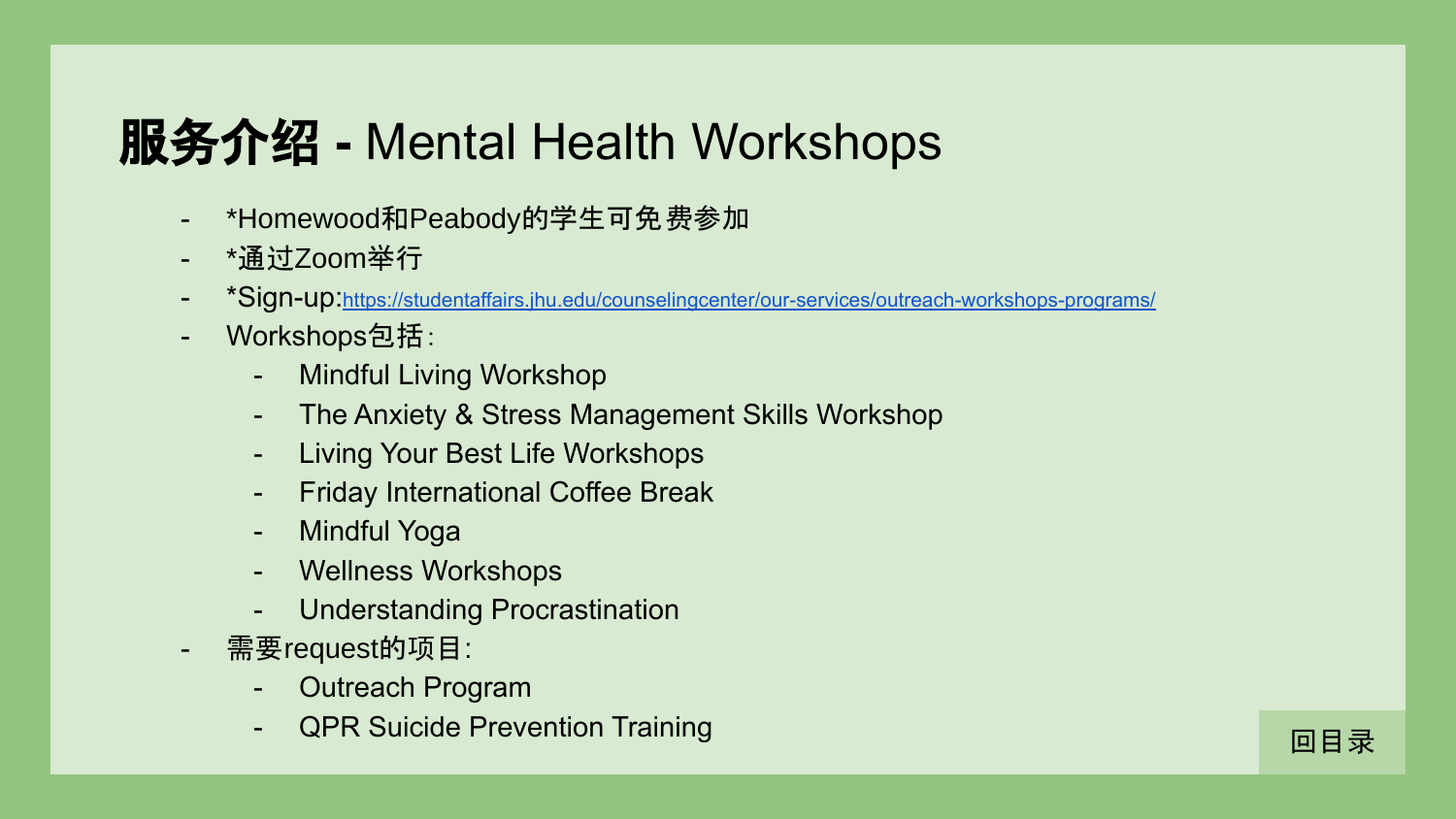# <span id="page-9-0"></span>服务介绍 **-** Group Therapy

Counseling groups让学生可以与有类似经历的同伴交流感受,互相支持。 Groups分为两类:

#### **Treatment groups**

- 咨询师为治疗提供者, Group screening for fit required, 需要一定的commitment

KSAS, WSE, Peabody的,在Maryland的学生可以参 加

- Treatment groups包括:
	- Asian & Asian American Students Process Group(针对亚裔美国学生及亚洲留学生)
	- Graduate Student Therapy Group(针对研究生 在人际交往方面的挑战)
	- Substance Change Group(针对想要控制酒精 药物摄入的学生)...
	- 更多groups及详细介绍请查看以下网址。

#### **Drop-in groups**

- 非治疗,没有名单,不需要很多commitment
- 不需要是Counseling Center的client
- Drop-in groups包括:
	- Pandemic Support Group (针对因疫情产生 的困境的支持)
	- Parenting Support Group (针对身为父母的学 生)
	- …
	- 更多groups及详细介绍请查看以下网址。

\* 详情请查看:<https://studentaffairs.jhu.edu/counselingcenter/our-services/group-therapy/>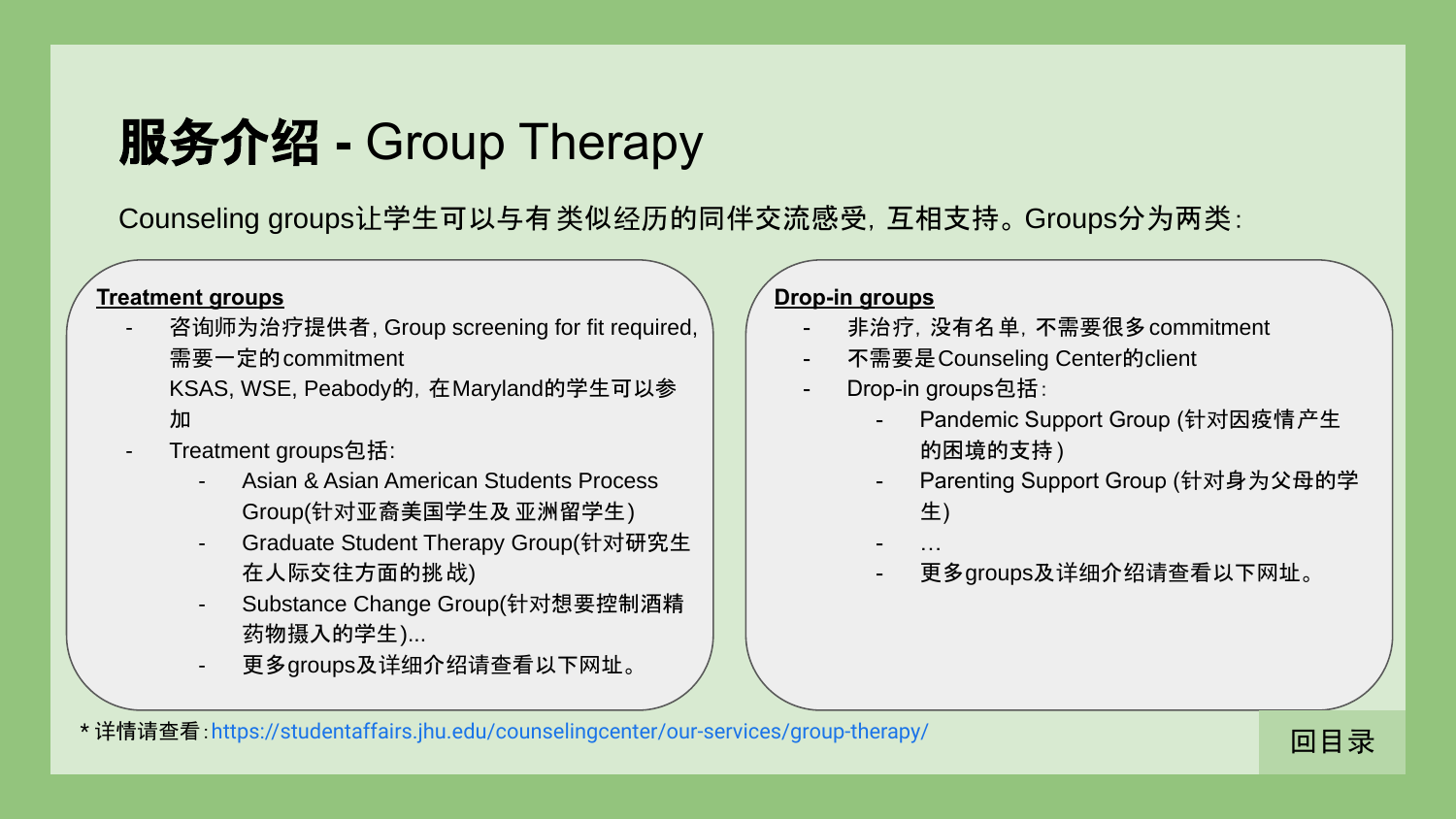## <span id="page-10-0"></span>服务介绍 **-** Brief Goal-Focused Individual Therapy

- 一对一咨询,和咨询师一起确立一些在几个sessions就可以完成的目标
	- 把大目标转换为更manageable的小目标
- Session数没有要求,平均值为不到5个sessions。
- 一般为weekly或bi-weekly。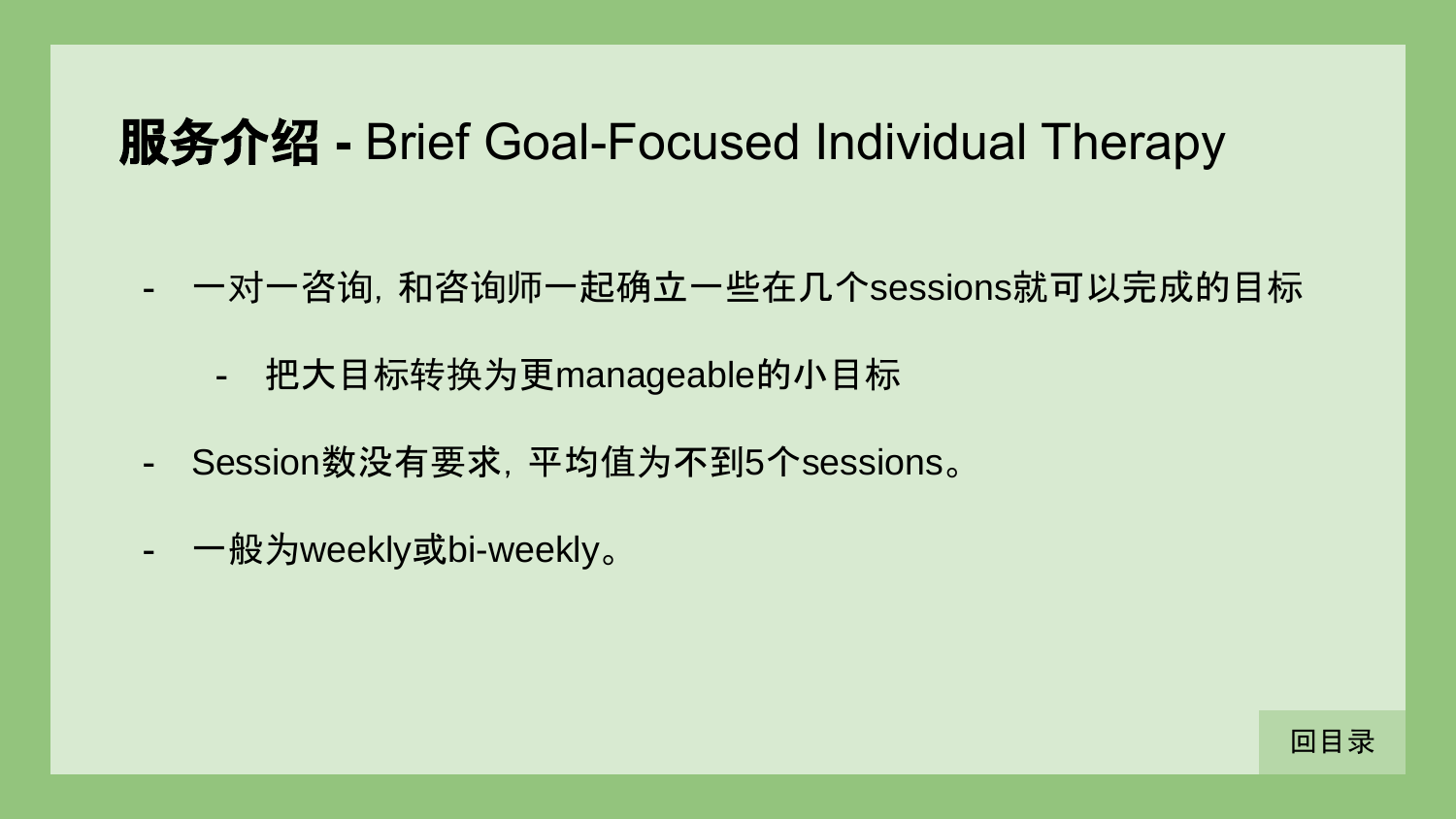# <span id="page-11-0"></span>服务介绍 **-** Psychiatric Evaluations and Medication Management

- 精神科&药物治疗
- 现在提供线上远程服务,可以打电话联系Counseling center.
- [https://studentaffairs.jhu.edu/counselingcenter/our-services/cc-services](https://studentaffairs.jhu.edu/counselingcenter/our-services/cc-services-during-covid-19/)

[-during-covid-19/](https://studentaffairs.jhu.edu/counselingcenter/our-services/cc-services-during-covid-19/)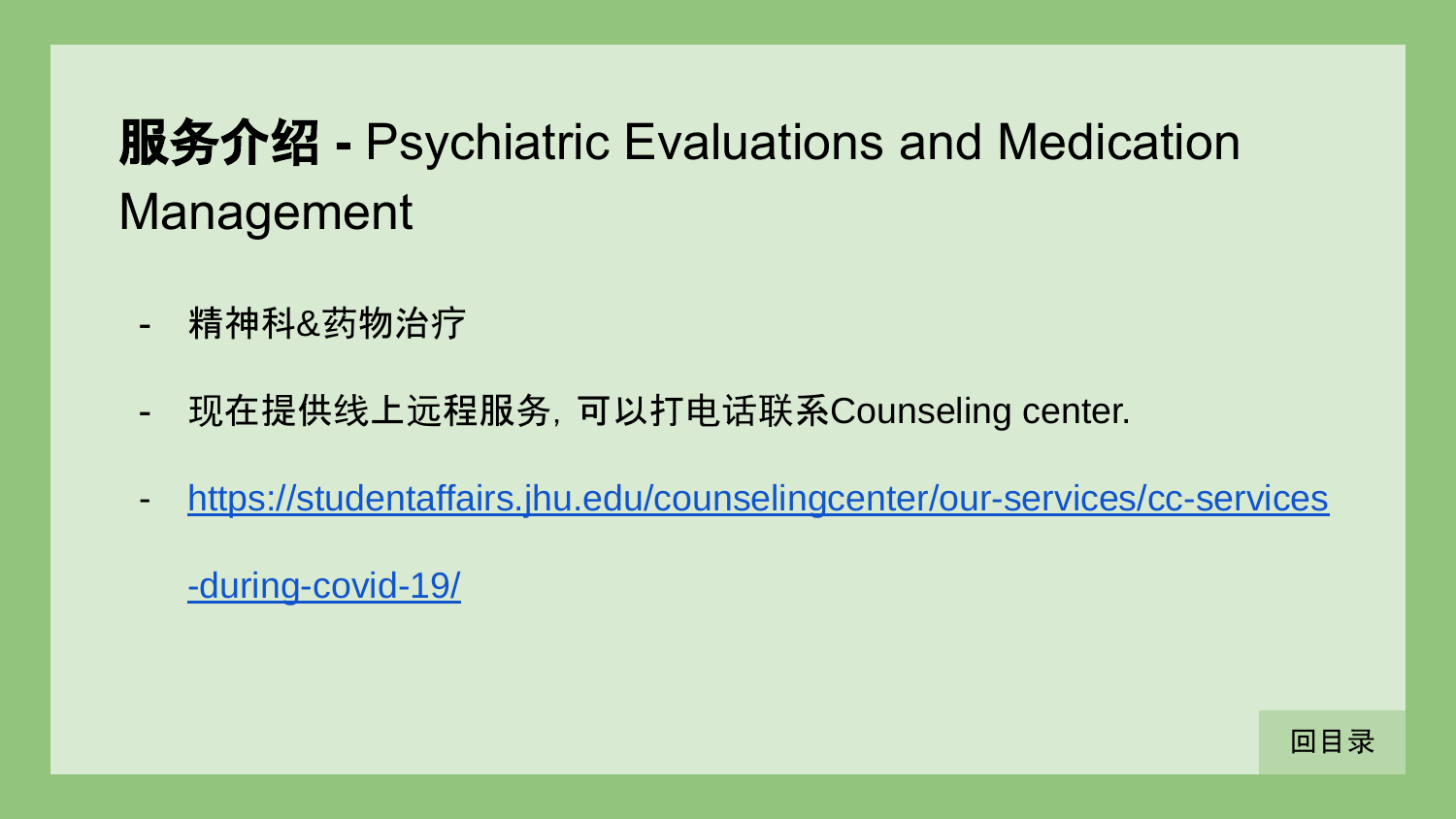# <span id="page-12-0"></span>服务介绍 **-** Referral Assistance

- 如果你需要off-campus的心理服务(包括ongoing open-ended treatment,

more frequent or more specialized services)

- Online database of local mental health providers:

[jhu.thrivingcampus.com](https://jhu.thrivingcampus.com/)

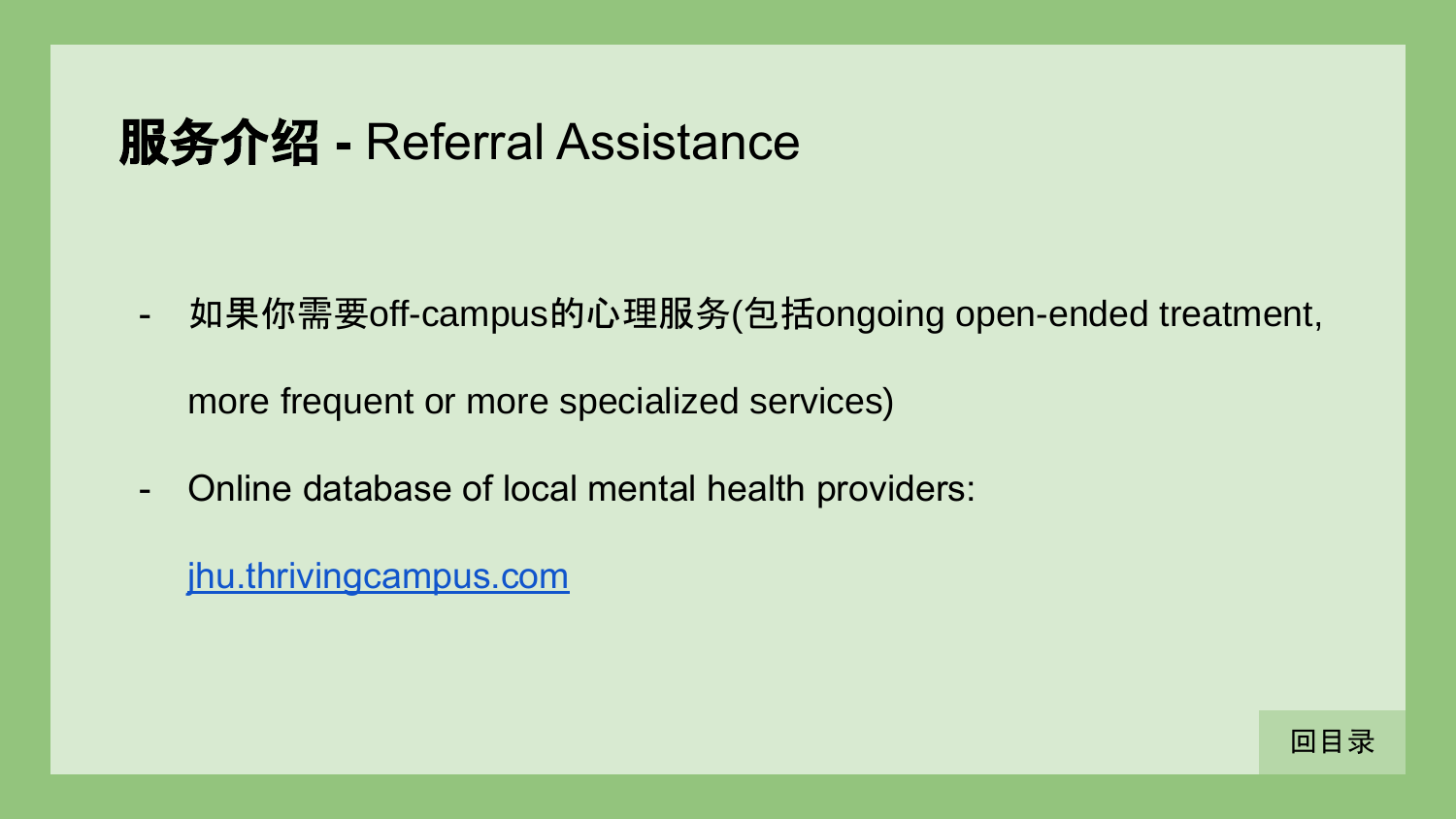# <span id="page-13-0"></span>服务介绍 **-** Crisis and Emergency Services

- 如果你需要紧急帮助,请查看下一页的表格:
- 官网详情:<https://studentaffairs.jhu.edu/counselingcenter/our-services/crisis-and-emergency-services/>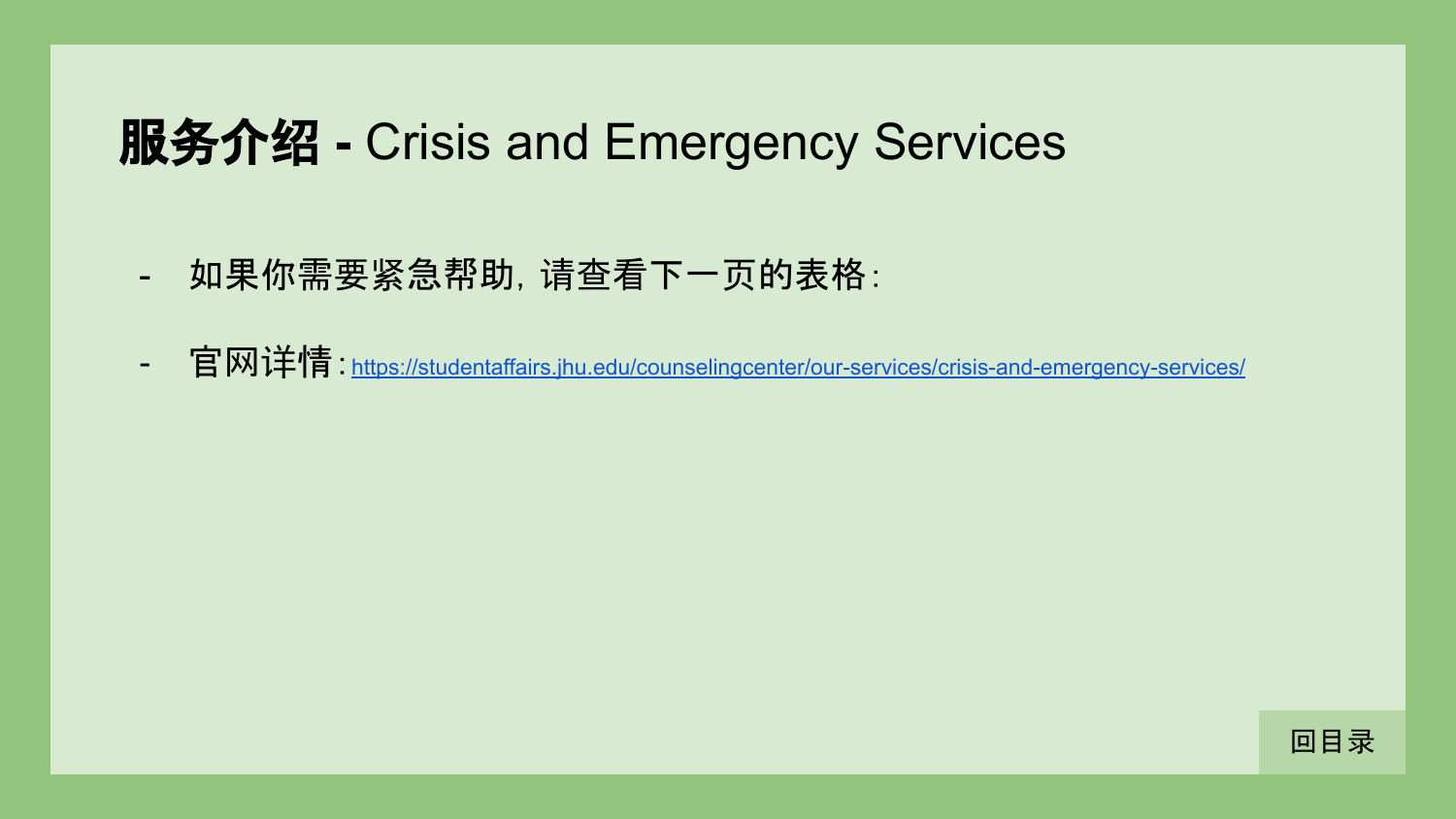| 现在是什么时间?                    |                                                                                                                                    |                                                                                                                                                                                                        |                                                                                                                                                                                                                                                 |
|-----------------------------|------------------------------------------------------------------------------------------------------------------------------------|--------------------------------------------------------------------------------------------------------------------------------------------------------------------------------------------------------|-------------------------------------------------------------------------------------------------------------------------------------------------------------------------------------------------------------------------------------------------|
| 发生了<br>$\ddot{}$<br>么事<br>? |                                                                                                                                    | 周一至周五, 8:30-5:00<br>(不包括学校节假日)                                                                                                                                                                         | 晚上, 周末, 节假日, 以及其他时间                                                                                                                                                                                                                             |
|                             | I feel upset and think it might<br>help to talk to someone. But<br>the problem doesn't need to<br>be solved urgently.<br>(不紧急)     | 给Counseling Center打电话, 使用Remote Drop-In<br>Consultation, 或是预约近期的咨询。                                                                                                                                    | 等到早上给Counseling Center打电话, 使用Remote<br>Drop-In Consultation.<br>也可以打给on-call-counselor.<br>(410-516-8278 按1)<br>现在, 你可以查看一下self-help的资源<br>(https://studentaffairs.jhu.edu/counselingcenter/self-<br>help-and-assessments/self-help-resources/) |
|                             | I feel upset and can't seem to<br>calm myself. It would really<br>help if someone could make<br>things better right now.<br>(有些紧急) | 可以尝试self-help的资源。<br>(https://studentaffairs.jhu.edu/counselingcenter/self-he<br>lp-and-assessments/self-help-resources/)<br>如果仍感到distressed, 请联系Counseling Center, 使用<br>Remote Drop-In Consultation. | 可以尝试self-help的资源。<br>(https://studentaffairs.jhu.edu/counselingcenter/self-<br>help-and-assessments/self-help-resources/)<br>也可以打给on-call-counselor.<br>(410-516-8278 按1)                                                                       |
|                             | I am in a lot of distress and<br>feel that I may be a danger to<br>myself or to others. I need<br>help now.<br>(非常紧急,可能会有危险)       | 如果你认为你可能会伤害自己或是他人, 请打911, 或是<br>Security:<br>(Homewood @ 410-516-7777), (Peabody @<br>667-208-6608)<br>如果你认为你不会伤害自己或他人(或者你不确定), 请给<br>Counseling Center打电话, 使用Remote Drop-In                           | 如果你认为你可能会伤害自己或是他人, 请打911, 或<br>是Security:<br>(Homewood @ 410-516-7777), (Peabody @<br>667-208-6608)<br>如果你认为你不会伤害自己或他人(或者你不确定), 请<br>打给on-call-counselor (410-516-8278 按1)                                                                      |
|                             |                                                                                                                                    | Consultation <sub>o</sub>                                                                                                                                                                              | 回目录                                                                                                                                                                                                                                             |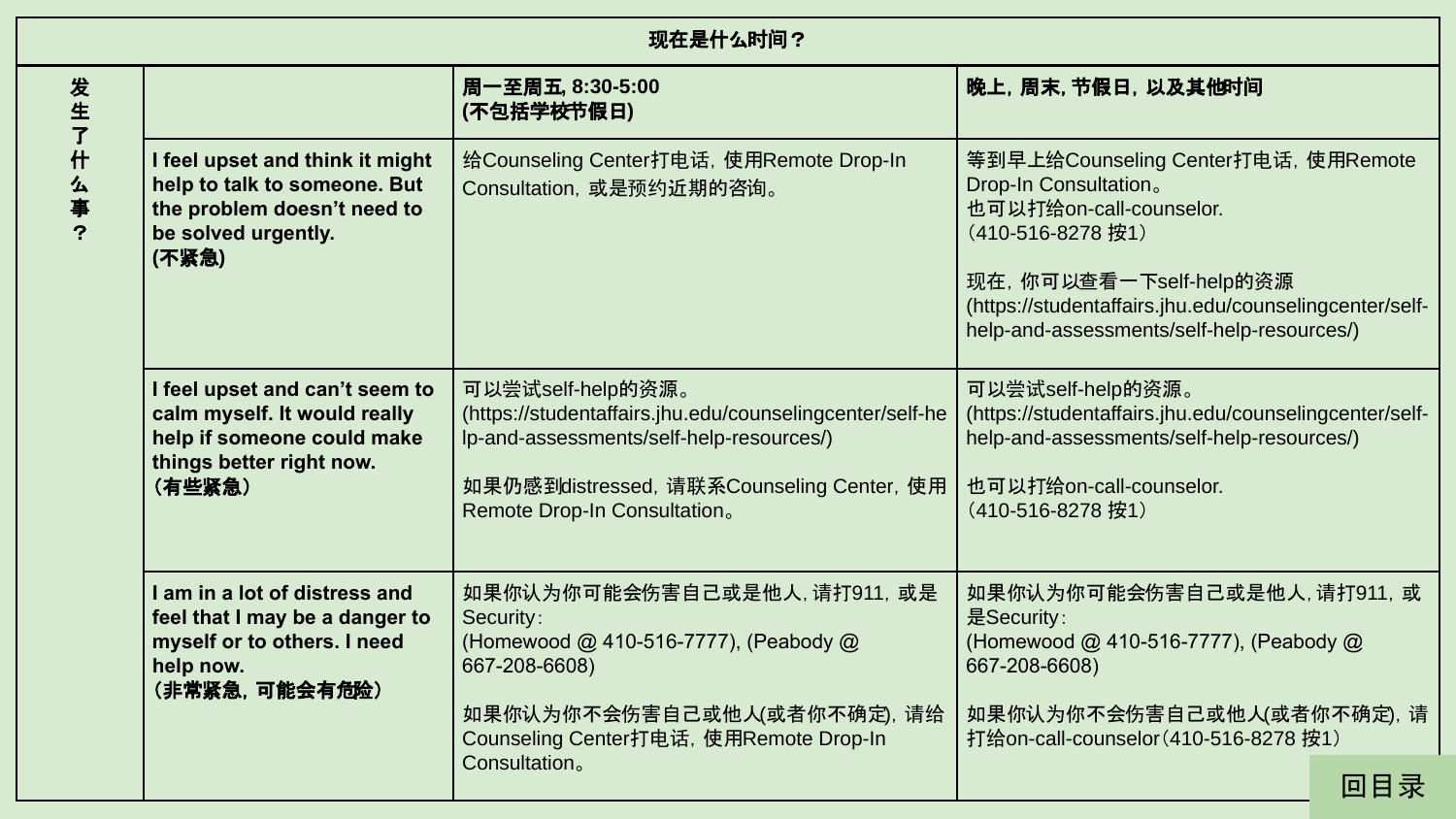<span id="page-15-0"></span>

## **Self-help** 自助

- [https://studentaffairs.jhu.edu/counselingcenter/self-help-and-assessments/self-help-res](https://studentaffairs.jhu.edu/counselingcenter/self-help-and-assessments/self-help-resources/) [ources/](https://studentaffairs.jhu.edu/counselingcenter/self-help-and-assessments/self-help-resources/)
- 列出了学生中常见的一些问题和自助方法,例如睡眠,人 际关系,完美主义等。

## 疫情期间的自我情绪管理

- [https://studentaffairs.jhu.edu/counselingcenter/wp-content/uploads/sites/36/2020/08/em](https://studentaffairs.jhu.edu/counselingcenter/wp-content/uploads/sites/36/2020/08/emotional-self-care-duing-covid-19-pandemic.pdf) [otional-self-care-duing-covid-19-pandemic.pdf](https://studentaffairs.jhu.edu/counselingcenter/wp-content/uploads/sites/36/2020/08/emotional-self-care-duing-covid-19-pandemic.pdf)

## **SilverCloud**

- Cognitive Behavioral Therapy (CBT) 的线上课程。
- 对所有JHU full time学生24/7免费开放。
- [https://studentaffairs.jhu.edu/counselingcenter/wp-content/uploads/sites/36/2020/02/silv](https://studentaffairs.jhu.edu/counselingcenter/wp-content/uploads/sites/36/2020/02/silvercloud-faq.pdf) [ercloud-faq.pdf](https://studentaffairs.jhu.edu/counselingcenter/wp-content/uploads/sites/36/2020/02/silvercloud-faq.pdf) [回目](#page-2-0)录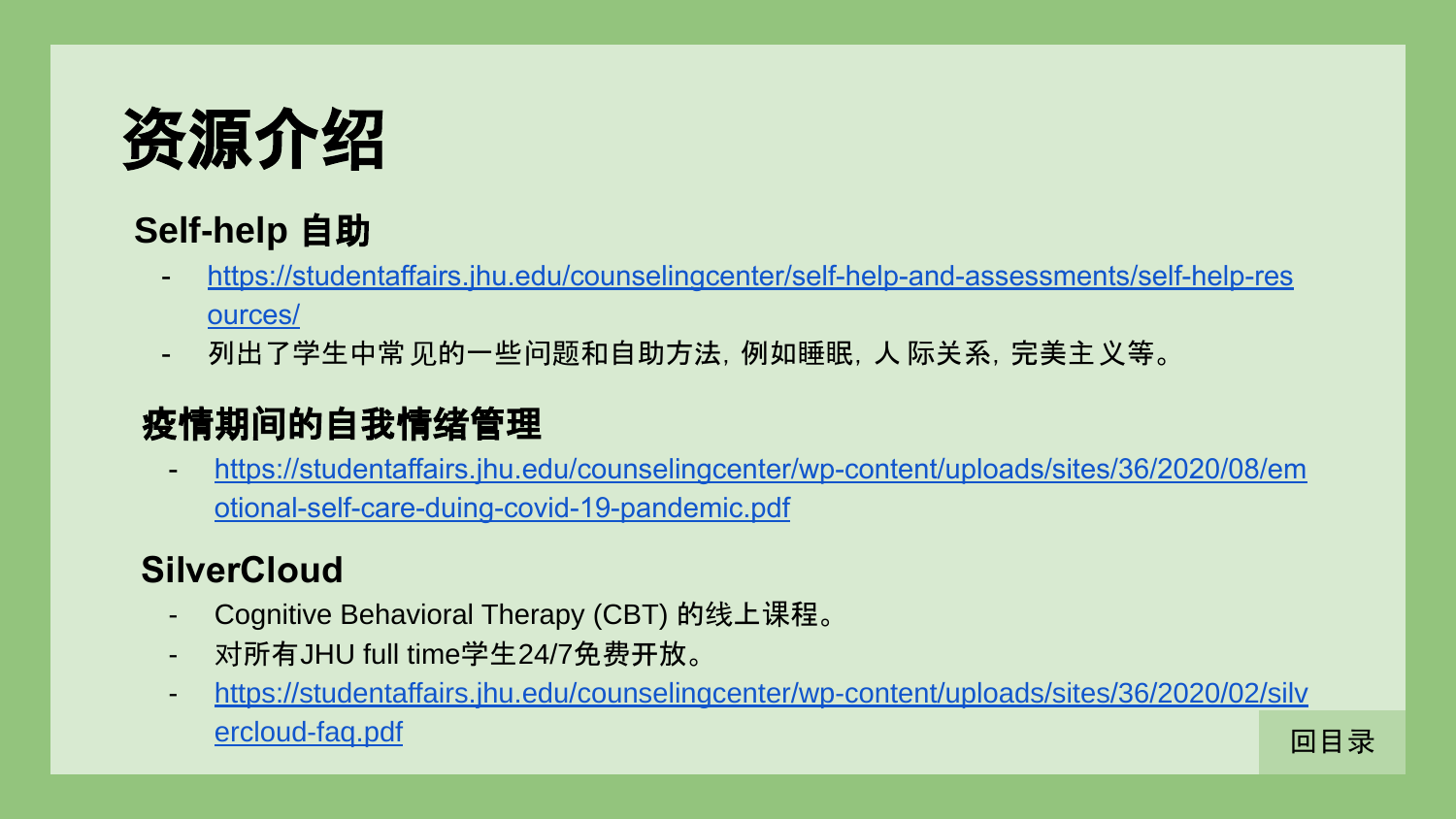<span id="page-16-0"></span>

## **Self-assessment** 自我评估

- Stress and Depression Questionnaire
	- 匿名线上工具。一位JHU的咨询师会根据你的回答提供personalized feedback。可 以匿名和咨询师简单了解有关资源。
	- <https://jhu.caresforyou.org/welcome.cfm>
- ULifelineSelf eValuator
	- 匿名线上工具。当你或你的朋友有困 难时可使用。
	- \*Not monitored by Counseling Center staff
- e-CHUG
	- 酒精摄入评估。
	- 包括Personal risk patterns, individual level of alcohol tolerance, unique family risk factors, harm reduction strategies, helpful resources.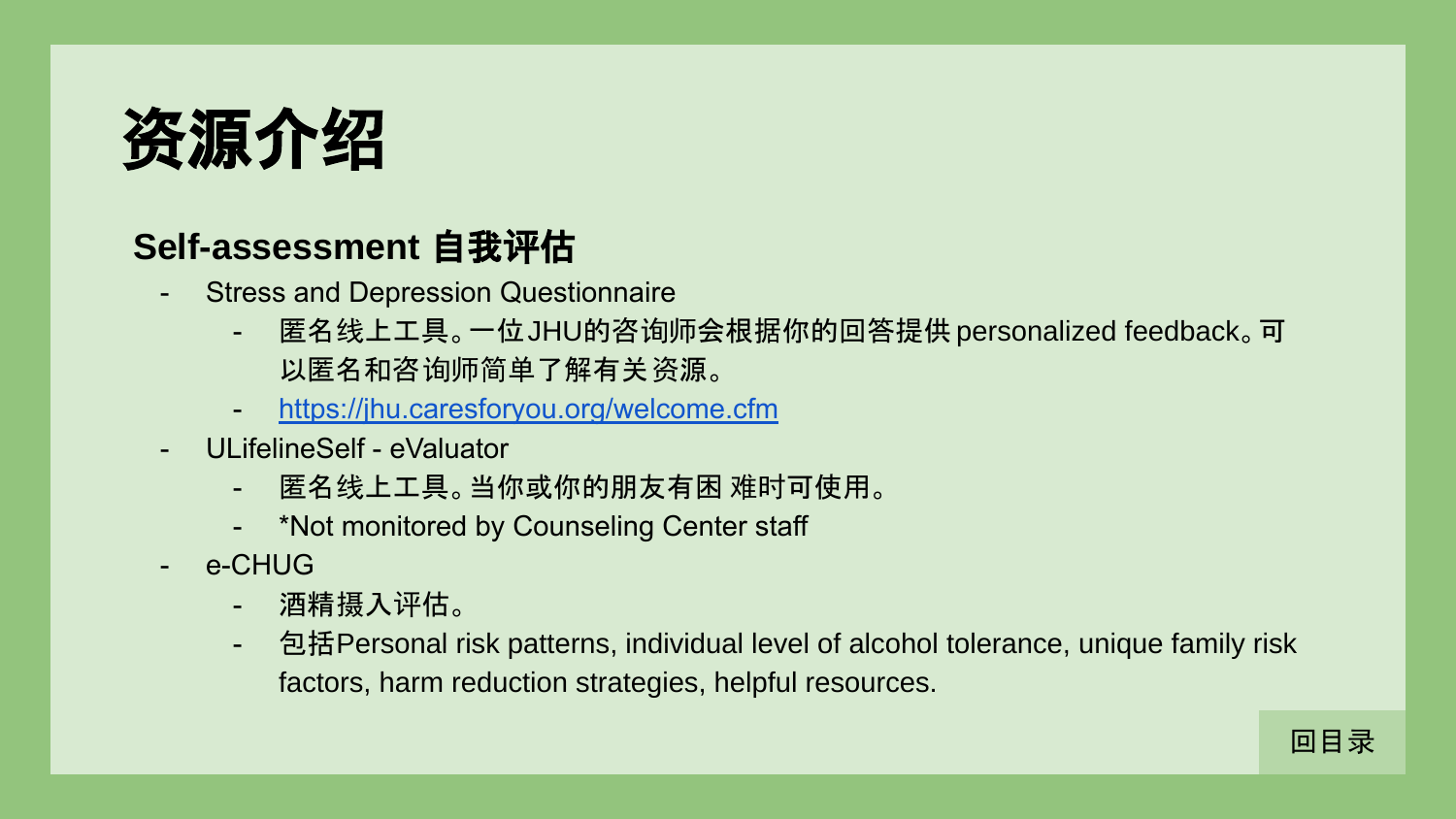<span id="page-17-0"></span>

#### **Worried about someone?**

<https://studentaffairs.jhu.edu/counselingcenter/worried/>

### **On-Campus**

- 校内不同的心理和健康援助中心开放 时间和联系方式。
- [https://studentaffairs.jhu.edu/counselingcenter/additional-resources/on-campus-resourc](https://studentaffairs.jhu.edu/counselingcenter/additional-resources/on-campus-resources/) [es/](https://studentaffairs.jhu.edu/counselingcenter/additional-resources/on-campus-resources/)

### **Off-Campus**

- 包括一些校外的emergency room和clinics的联系方式
- [https://studentaffairs.jhu.edu/counselingcenter/additional-resources/off-campus-resourc](https://studentaffairs.jhu.edu/counselingcenter/additional-resources/off-campus-resources/) [es/](https://studentaffairs.jhu.edu/counselingcenter/additional-resources/off-campus-resources/)

### 在**Counseling Center**可能会用到的表格:

- <https://studentaffairs.jhu.edu/counselingcenter/forms/>